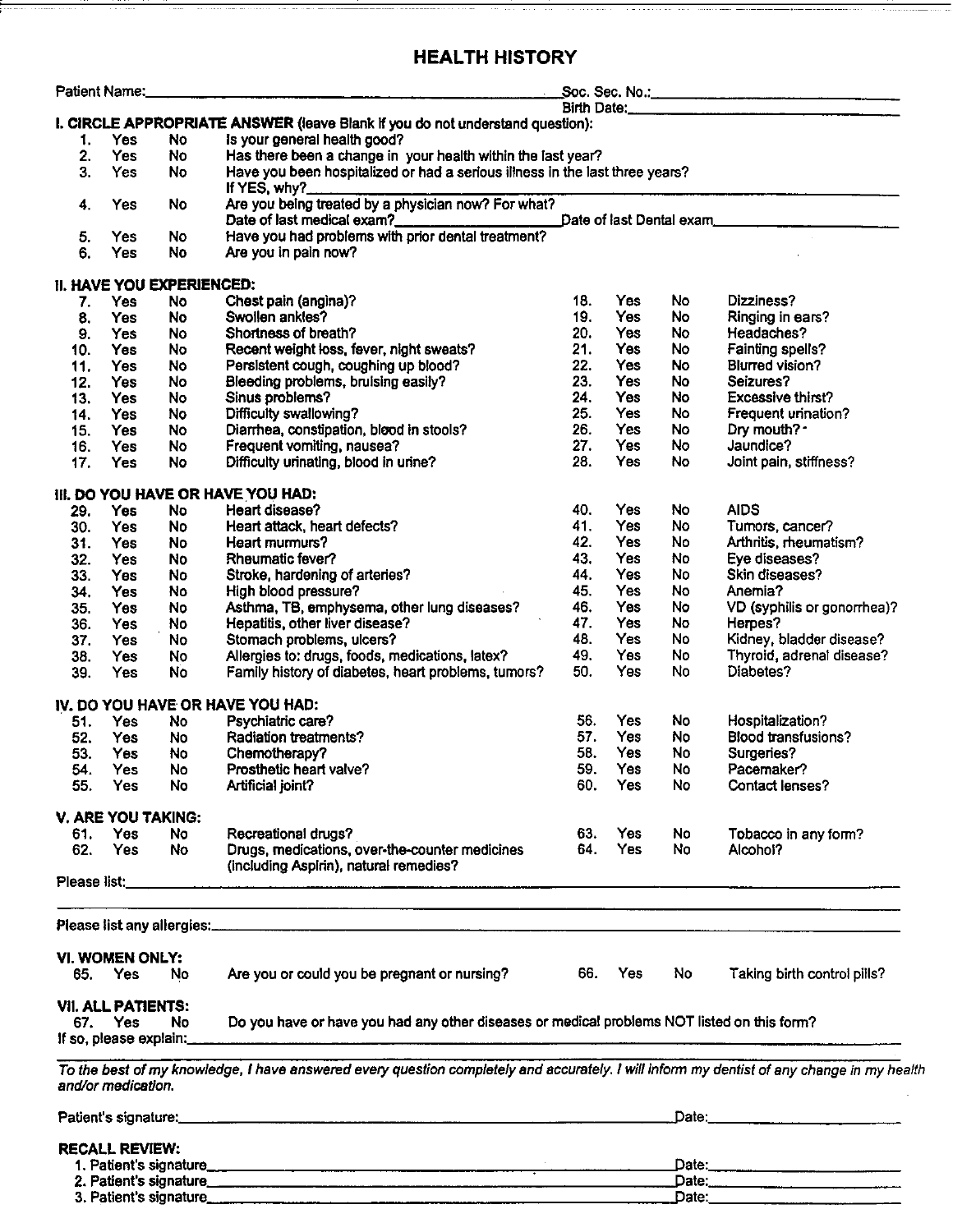# Please complete the following<br>confidential information

|                                                                                              | Date and the contract of the contract of the contract of the contract of the contract of the contract of the contract of the contract of the contract of the contract of the contract of the contract of the contract of the c | <b>DENTAL INSURANCE</b>                                                                             |
|----------------------------------------------------------------------------------------------|--------------------------------------------------------------------------------------------------------------------------------------------------------------------------------------------------------------------------------|-----------------------------------------------------------------------------------------------------|
|                                                                                              |                                                                                                                                                                                                                                | <b>Primary Carrier</b>                                                                              |
|                                                                                              | Address Address Address Address Address Address Address Address Address Address Address Address Address Address Address Address Address Address Address Address Address Address Address Address Address Address Address Addres | Insurance Co.                                                                                       |
| <b>IF THIS</b><br><b>APPOINTMENT</b>                                                         |                                                                                                                                                                                                                                | Policy Holder________________________________                                                       |
| <b>IS FOR YOU</b><br><b>START HERE</b>                                                       |                                                                                                                                                                                                                                |                                                                                                     |
|                                                                                              |                                                                                                                                                                                                                                |                                                                                                     |
|                                                                                              |                                                                                                                                                                                                                                |                                                                                                     |
|                                                                                              | Married ________ Single ________ Divorced _______ Widowed _____                                                                                                                                                                | Social Security #                                                                                   |
| Male Female                                                                                  |                                                                                                                                                                                                                                |                                                                                                     |
|                                                                                              |                                                                                                                                                                                                                                | <b>Secondary Carrier</b>                                                                            |
|                                                                                              |                                                                                                                                                                                                                                | Insurance Co.                                                                                       |
| <b>IF THIS</b><br><b>APPOINTMENT</b>                                                         |                                                                                                                                                                                                                                |                                                                                                     |
| <b>IS FOR</b><br><b>YOUR CHILD</b>                                                           |                                                                                                                                                                                                                                |                                                                                                     |
| <b>START HERE</b>                                                                            |                                                                                                                                                                                                                                |                                                                                                     |
|                                                                                              |                                                                                                                                                                                                                                |                                                                                                     |
|                                                                                              |                                                                                                                                                                                                                                |                                                                                                     |
|                                                                                              |                                                                                                                                                                                                                                |                                                                                                     |
| Male Female<br>the box above also.                                                           | If your child's name and address are not the same as yours, fill in                                                                                                                                                            |                                                                                                     |
|                                                                                              | Д.                                                                                                                                                                                                                             | <b>GETTING TO KNOW YOU</b><br>Is another member of your family or relative a patient at our office? |
| <b>ACCOUNT INFORMATION</b><br>Person responsible for account                                 |                                                                                                                                                                                                                                |                                                                                                     |
|                                                                                              |                                                                                                                                                                                                                                | Referred to us by__________                                                                         |
| YOUR:                                                                                        |                                                                                                                                                                                                                                |                                                                                                     |
|                                                                                              |                                                                                                                                                                                                                                |                                                                                                     |
|                                                                                              |                                                                                                                                                                                                                                |                                                                                                     |
|                                                                                              |                                                                                                                                                                                                                                |                                                                                                     |
| $Occulation$ $\qquad$<br>Business Address ________________________________ City ____________ |                                                                                                                                                                                                                                |                                                                                                     |
|                                                                                              |                                                                                                                                                                                                                                |                                                                                                     |
|                                                                                              |                                                                                                                                                                                                                                |                                                                                                     |
|                                                                                              |                                                                                                                                                                                                                                |                                                                                                     |
| Business Telephone _______________________________ Ext. ___________<br>YOUR SPOUSE:          |                                                                                                                                                                                                                                |                                                                                                     |
| Business Address _______________________________City _____________                           |                                                                                                                                                                                                                                |                                                                                                     |

Signature

 $\epsilon$ 

 $\sim$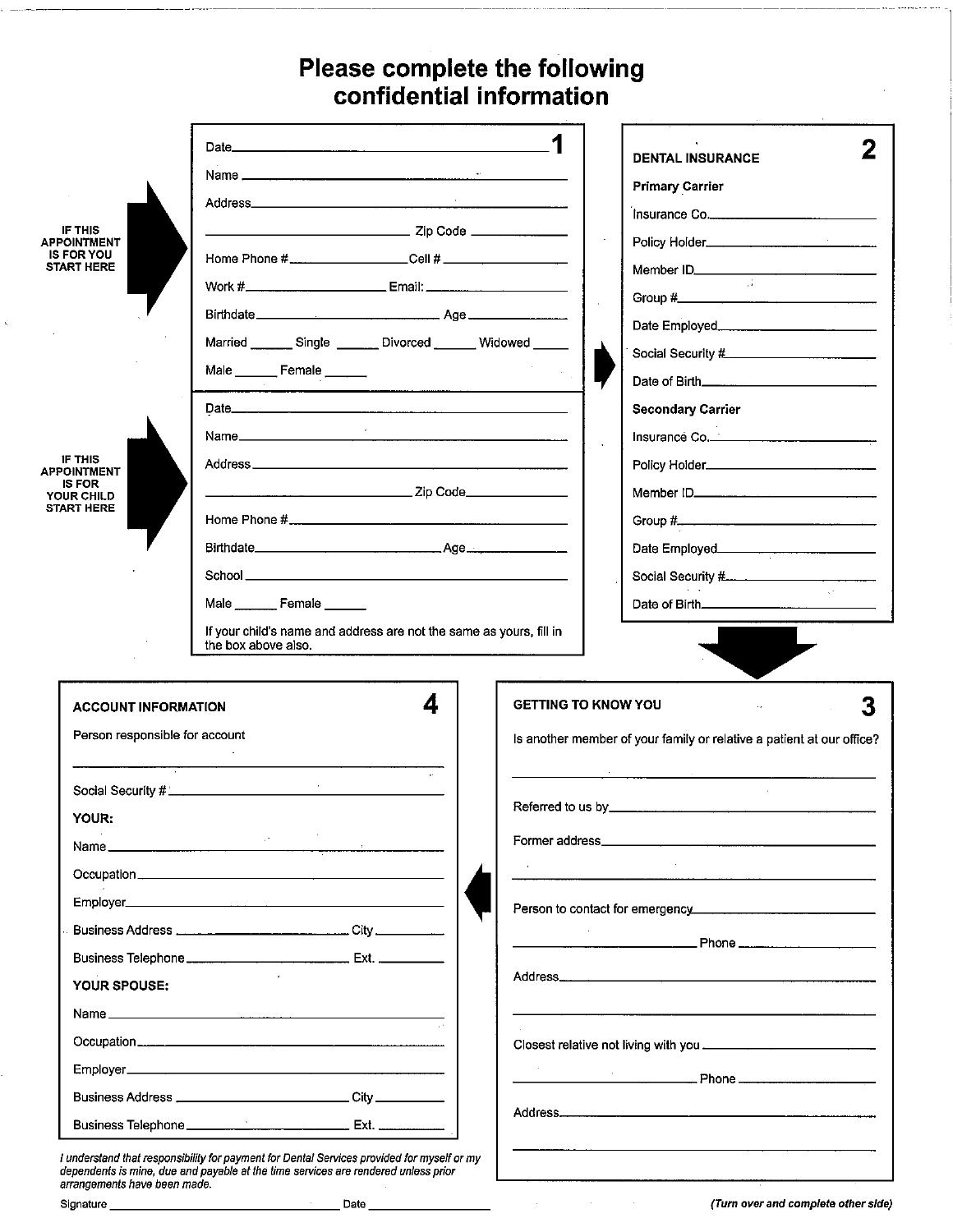### **Robert H. Carpenter, Jr., D.M.D.**  1901 Warm Spring Road

Columbus, Georgia 31904 Office: 706.660.9848

### **Office Policy for Services:**

As a service to our patient's we will verify and file your insurance as a courtesy. It is important that you provide all insurance information to our office prior to beginning treatment to ensure your full estimate of benefits.

This does not imply that your particular plan will cover your procedures. Due to insurance policies varying greatly; we can only estimate your portion and cannot guarantee coverage due to complexities of insurance contracts.

Please be sure to read your insurance booklet carefully. If you have any questions or concerns about your insurance benefits, please contact your insurance company before scheduling.

Patients are responsible for their copays, deductibles, and any services that are not covered by the insurance company at the time services are rendered.

We accept checks, cash, Visa, MasterCard, Discover, and Care Credit.

### **Appointment Cancellation:**

We request that you give us two business days notice for cancellation. This gives us the opportunity to fill that appointment. For any appointment not cancelled in appropriate time a \$45 Missed Appointment Fee will be billed.

We will make an attempt as a courtesy to remind you of the schedule appointment, but it is your responsibility to keep up with the appointment and contact us.

I have read and acknowledge that I am responsible for any services not covered by the insurance company, as well as the responsibility of my appointment.

\_\_\_\_\_\_\_\_\_\_\_\_\_\_\_\_\_\_\_\_\_\_\_\_\_\_\_\_\_\_\_ \_\_\_\_\_\_\_\_\_\_\_\_\_\_\_

Signature Date **Date**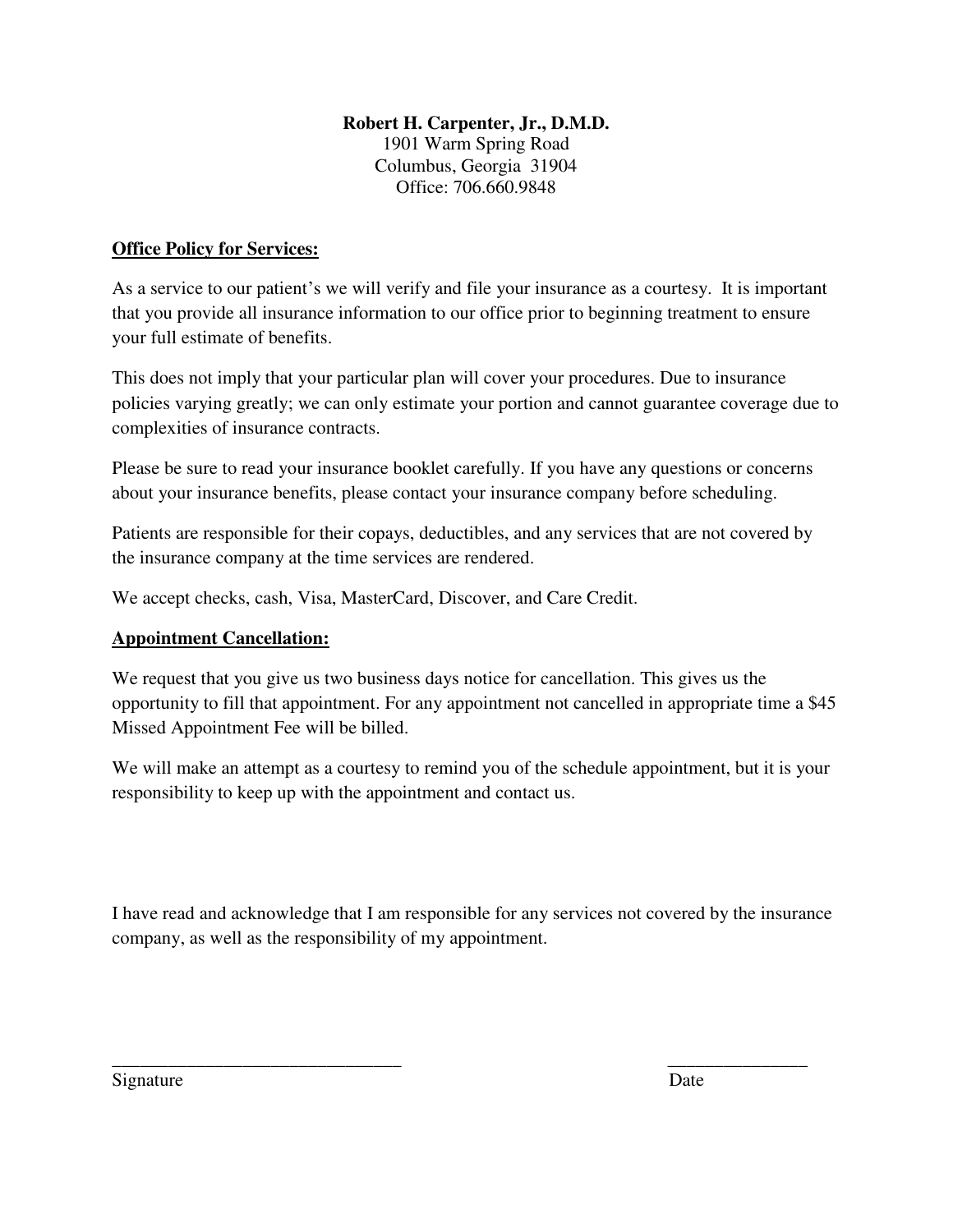Robert H. Carpenter, Jr. DMD **Columbus Midtown Dental Building Smiles One Grin At A Time** 

## **ACKNOWLEDGEMENT OF RECEIPT** OF NOTICE OF PRIVACY PRACTICES

| have received a copy of the notice of privacy                                                                                                                                                                                  |
|--------------------------------------------------------------------------------------------------------------------------------------------------------------------------------------------------------------------------------|
|                                                                                                                                                                                                                                |
|                                                                                                                                                                                                                                |
| Signature: Signature: Signature: Signature: Signature: Signature: Signature: Signature: Signature: Signature: Signature: Signature: Signature: Signature: Signature: Signature: Signature: Signature: Signature: Signature: Si |
|                                                                                                                                                                                                                                |
|                                                                                                                                                                                                                                |
| For Office Use Only                                                                                                                                                                                                            |
| We attempted to obtain acknowledgement of receipt of our Notice of Privacy Practices and<br>acknowledgement could not be obtained because                                                                                      |
|                                                                                                                                                                                                                                |
| $\Box$ Communications barriers prohibited obtaining the acknowledgement                                                                                                                                                        |
| $\Box$ An emergency situation prevented us from obtaining acknowledgement                                                                                                                                                      |
|                                                                                                                                                                                                                                |
|                                                                                                                                                                                                                                |
|                                                                                                                                                                                                                                |
|                                                                                                                                                                                                                                |
|                                                                                                                                                                                                                                |
|                                                                                                                                                                                                                                |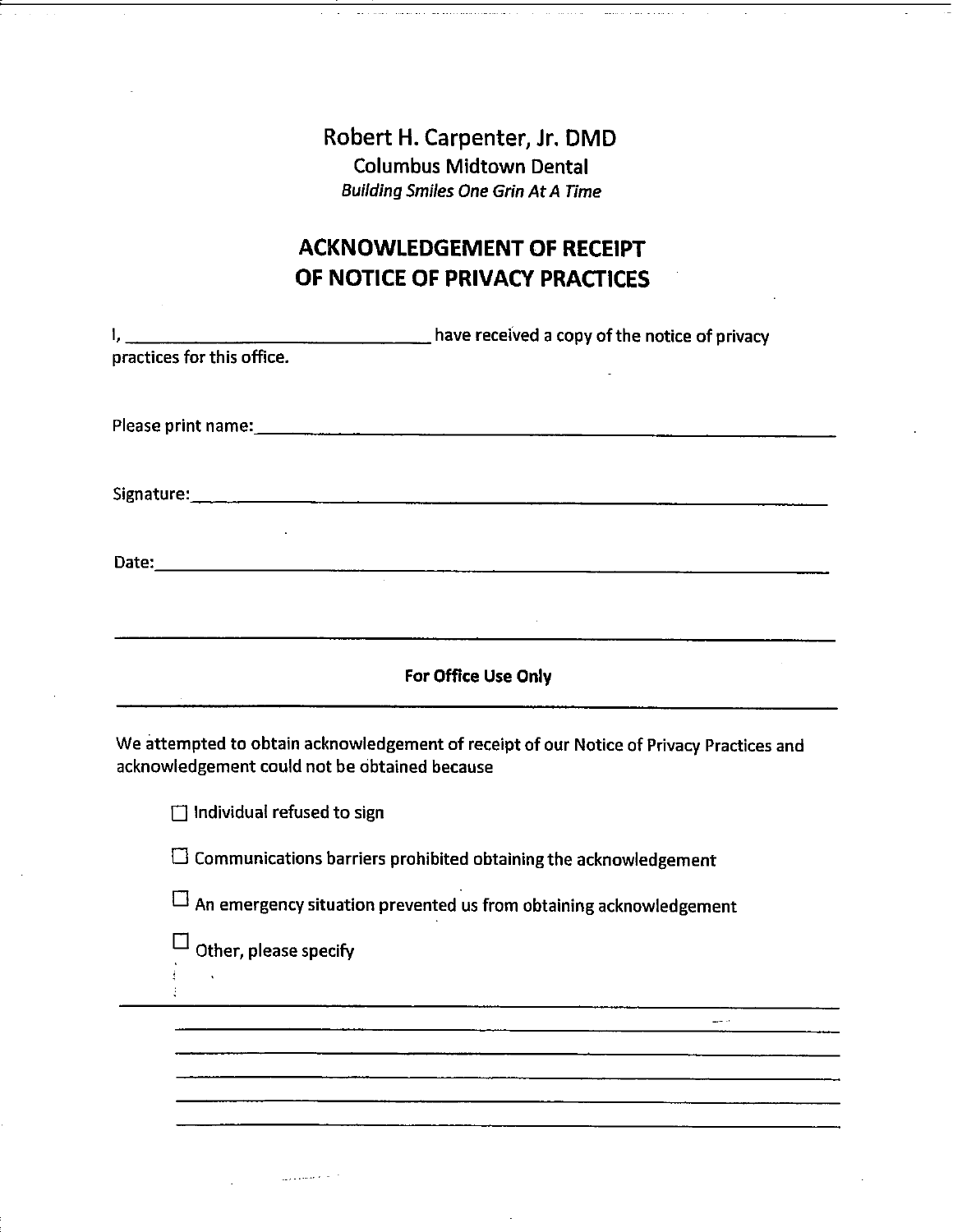Robert H. Carpenter, Jr. DMD

# NOTICE OF PRIVACY PRACTICES

THIS NOTICE DESCRIBES HOW HEALTH INFORMATION ABOUT YOU MAY BE USED AND DISCLOSED AND HOW YOU CAN GET ACCESS TO THIS INFORMATION.

### PLEASE REVIEW IT CAREFULLY.

THE PRIVACY OF YOUR HEALTH INFORMATION IS IMPORTANT TO US.

#### **OUR LEGAL DUTY**

We are required by applicable federal and state law to maintain the privacy of your health information. We are also required to give you this Notice about our privacy practices, our legal duties, and your rights concerning your health information. We must follow the privacy practices that are described in this Notice while it is in effect. This Notice takes effect \_\_/\_ /\_ \_/\_ and will remain in effect until we replace it.

We reserve the right to change our privacy practices and the terms of this Notice at any time, provided such changes are permitted by applicable law. We reserve the right to make the changes in our privacy practices and the new terms of our Notice effective for all health information that we maintain, including health information we created or received before we made the changes. Before we make a significant change in our privacy practices, we will change this Notice and make the new Notice available upon request.

You may request a copy of our Notice at any time. For more information about our privacy practices, or for additional copies of this Notice, please contact us using the information listed at the end of this Notice.

### USES AND DISCLOSURES OF HEALTH INFORMATION

We use and disclose health information about you for treatment, payment, and healthcare operations. For example:

Treatment: We may use or disclose your health information to a physician or other healthcare provider providing treatment to you.

Payment: We may use and disclose your health information to obtain payment for services we provide to you.

Healthcare Operations: We may use and disclose your health information in connection with our healthcare operations. Healthcare operations include quality assessment and improvement activities, reviewing the competence or qualifications of healthcare professionals, evaluating practitioner and provider performance, conducting training programs, accreditation, certification, licensing or credentialing activities.

Your Authorization: In addition to our use of your health information for treatment, payment or healthcare operations, you may give us written authorization to use your health information or to disclose it to anyone for any purpose. If you give us an authorization, you may revoke it in writing at any time. Your revocation will not affect any use or disclosures permitted by your authorization while it was in effect. Unless you give us a written authorization, we cannot use or disclose your health information for any reason except those described in this Notice.

To Your Family and Friends: We must disclose your health information to you, as described in the Patient Rights section of this Notice. We may disclose your health information to a family member, friend or other person to the extent necessary to help with your healthcare or with payment for your healthcare, but only if you agree that we may do so.

Persons Involved In Care: We may use or disclose health information to notify, or assist in the notification of (including identifying or locating) a family member, your personal representative or another person responsible for your care, of your location, your general condition, or death. If you are present, then prior to use or disclosure of your health information, we will provide you with an opportunity to object to such uses or disclosures. In the event of your incapacity or emergency circumstances, we will disclose health information based on a determination using our professional judgment disclosing only health information that is directly relevant to the person's involvement in your healthcare. We will also use our professional judgment and our experience with common practice to make reasonable inferences of your best interest in allowing a person to pick up filled prescriptions, medical supplies, x-rays, or other similar forms of health information.

Marketing Health-Related Services: We will not use your health information for marketing communications without your written authorization.

Required by Law: We may use or disclose your health information when we are required to do so by law.

Abuse or Neglect: We may disclose your health information to appropriate authorities if we reasonably believe that you are a possible victim of abuse, neglect, or domestic violence or the possible victim of other crimes. We may disclose your health information to the extent necessary to avert a serious threat to your health or safety or the health or safety of others.